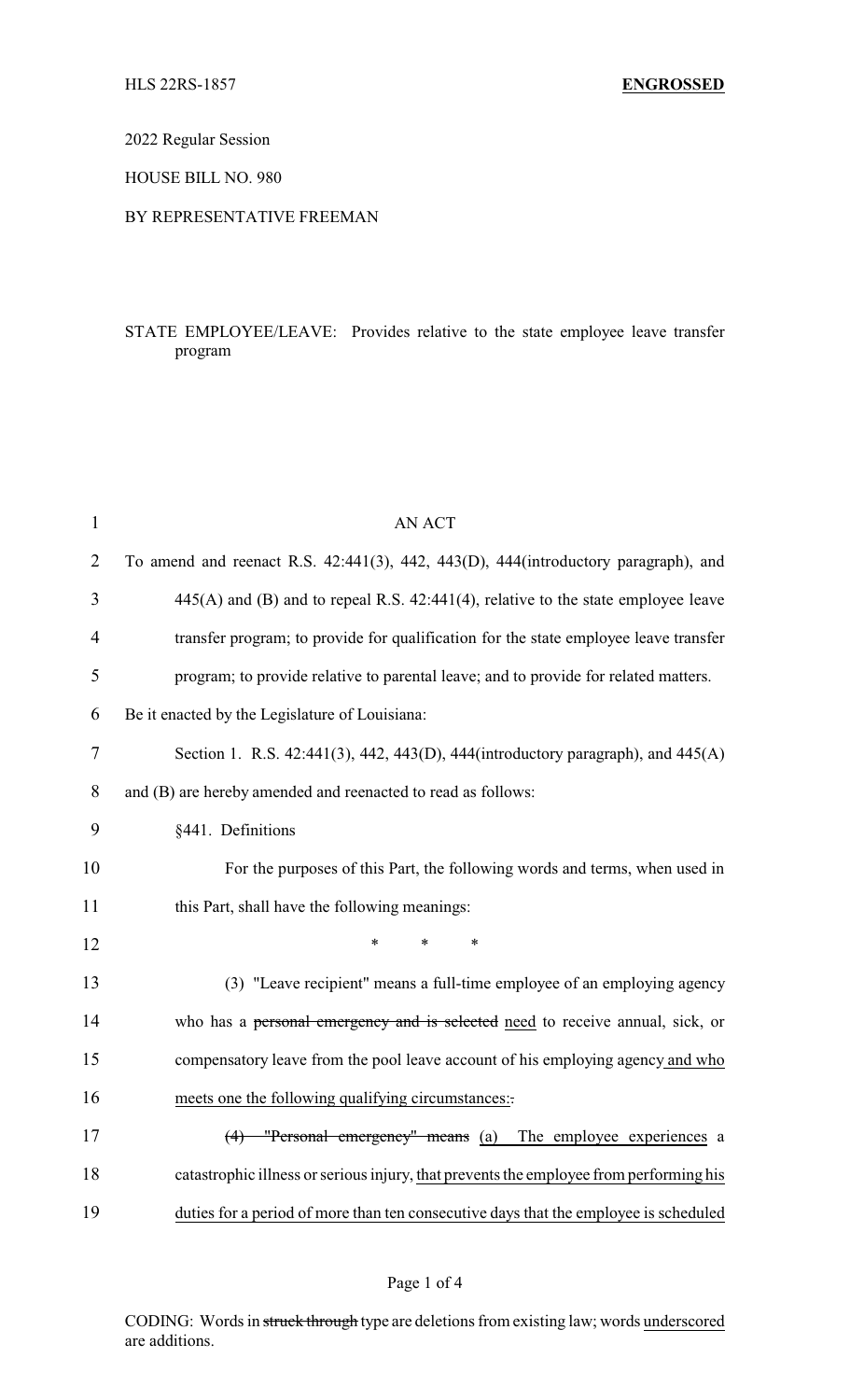| $\mathbf{1}$   | to work, and the employee does not have sufficient annual, sick, or compensatory         |
|----------------|------------------------------------------------------------------------------------------|
| $\overline{2}$ | leave credited to the employee personally to cover the entire period of illness or       |
| 3              | injury to a full-time state employee participating in the employing agency's leave-      |
| 4              | transfer program, or to the employee's spouse or a                                       |
| 5              | The employee has a significant other, minor child, child who is still<br>(b)             |
| 6              | financially supported by the employee, or dependent parent for whom the employee         |
| 7              | is the primary caregiver who experiences a catastrophic illness or serious injury of     |
| 8              | the employee, which that prevents the employee from performing his duties for a          |
| 9              | period of more than ten consecutive days which that the employee is scheduled to         |
| 10             | work, and the employee does not have sufficient annual, sick, or compensatory leave      |
| 11             | credited to the employee personally to cover the entire period of illness or injury.     |
| 12             | (c) The employee experiences the birth or adoption of a child and does not               |
| 13             | have sufficient annual, sick, or compensatory time to cover a minimum of six weeks       |
| 14             | of parental leave immediately following the birth or adoption.                           |
| 15             | §442. Leave transfer pools; establishment                                                |
| 16             | The State Civil Service Commission and the State Police Commission may                   |
| 17             | establish a plan for the participation in the leave-transfer program, allowing full-time |
| 18             | employees to pool their annual, sick, and compensatory leave and allowing any leave      |
| 19             | thus pooled to be used by any participating employee for a personal emergency leave      |
| 20             | recipient, when that employee has used all annual, sick, and compensatory leave that     |
| 21             | has been personally accrued by him.                                                      |
| 22             | §443. Pool leave account; participation; use                                             |
| 23             | *<br>*<br>∗                                                                              |
| 24             | D. A leave recipient approved for participation under the pool account may               |
| 25             | use annual, sick, or compensatory leave from the pool account in the same manner         |
| 26             | for a personal emergency as if the recipient had accrued the leave in the manner         |
| 27             | provided by law, rule, regulation, or policy.                                            |
| 28             | ∗<br>∗<br>∗                                                                              |

# Page 2 of 4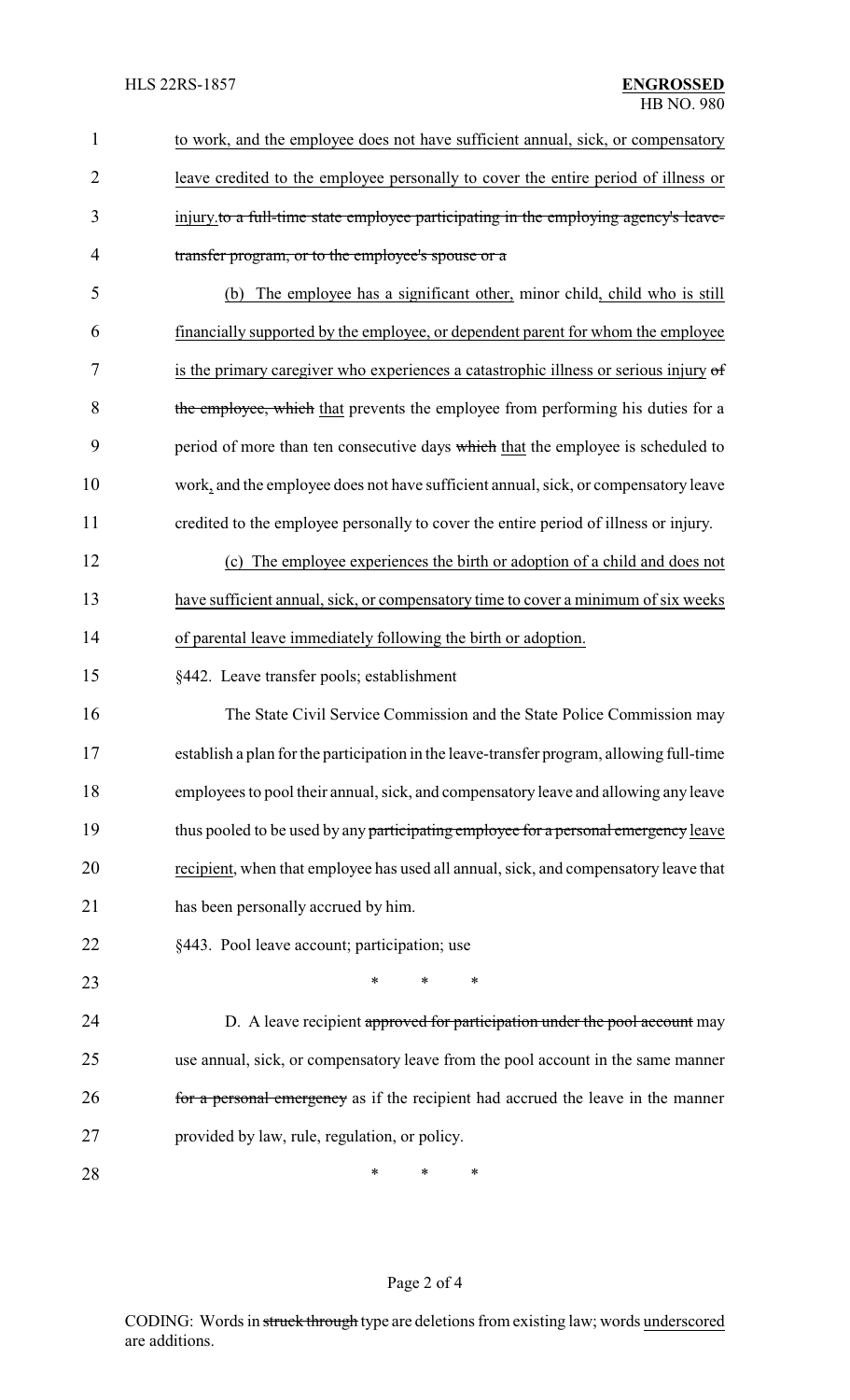| $\mathbf{1}$   | §444. Pool account leave request                                                      |
|----------------|---------------------------------------------------------------------------------------|
| $\overline{2}$ | Employees of a state agency requesting leave from the pool leave account for          |
| 3              | a personal emergency under the provisions of this Part, must shall submit a written   |
| 4              | leave request to the employing agency with the following information included:        |
| 5              | $\ast$<br>$\ast$<br>$\ast$                                                            |
| 6              | §445. Agency procedures                                                               |
| 7              | A. The employing agency shall monitor the status of the personal emergency            |
| 8              | qualifying circumstance affecting the leave recipient and establish procedures to     |
| 9              | ensure that transferred annual, sick, or compensatory leave from the pool is not used |
| 10             | after a personal emergency such circumstance ceases to exist.                         |
| 11             | B. A personal emergency qualifying circumstance affecting a leave recipient           |
| 12             | terminates when the employing agency determines that the personal emergency           |
| 13             | qualifying circumstance no longer exists or the leave recipient's employment          |
| 14             | terminates.                                                                           |
| 15             | $\ast$<br>$\ast$<br>$\ast$                                                            |
| 16             | Section 2. R.S. 42:441(4) is hereby repealed in its entirety.                         |

### DIGEST

The digest printed below was prepared by House Legislative Services. It constitutes no part of the legislative instrument. The keyword, one-liner, abstract, and digest do not constitute part of the law or proof or indicia of legislative intent. [R.S. 1:13(B) and 24:177(E)]

| HB 980 Engrossed | 2022 Regular Session | Freeman |
|------------------|----------------------|---------|
|                  |                      |         |

**Abstract:** Expands the state employee leave transfer program to include parental leave.

Present law authorizes the State Civil Service Commission and the State Police Commission to establish a leave transfer program allowing full-time employees to pool unused leave for use by a participating employee who has used all of his leave.

Present law provides that an employee may receive leave from the employing agency's leave transfer program if the employing agency finds that the employee, the employee's spouse, or the minor child of the employee has suffered a catastrophic illness or serious injury which prevents the employee from performing his duties for a period of more than 10 consecutive days which the employee is scheduled to work and the employee does not have sufficient annual, sick, or compensatory leave.

Proposed law retains present law and provides that such employee may also receive leave from the leave transfer program to cover six weeks of parental leave immediately after the birth or adoption of a child. Additionally provides that an employee may request leave from the leave transfer program if a child who is still supported by the employee, a significant

#### Page 3 of 4

CODING: Words in struck through type are deletions from existing law; words underscored are additions.